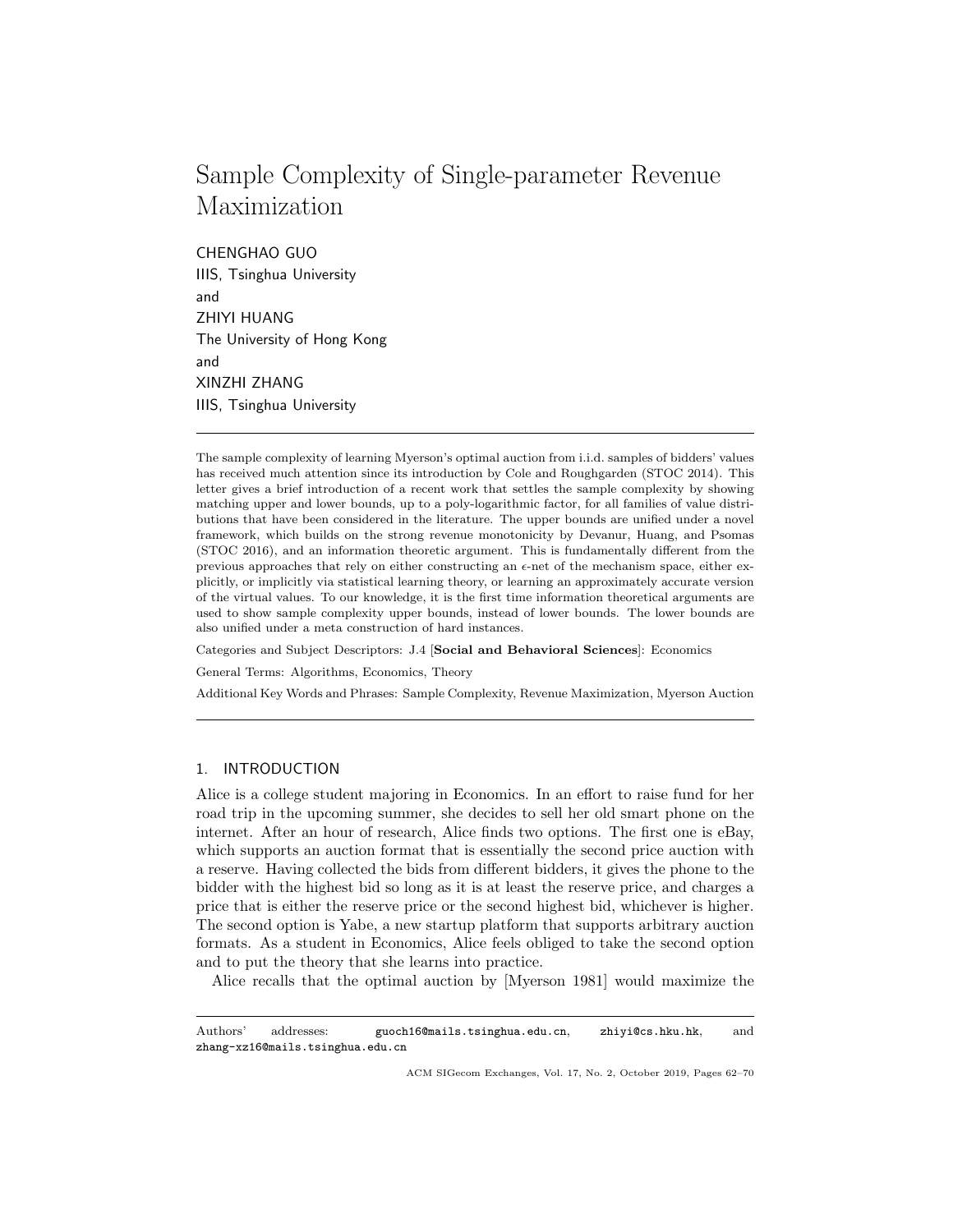revenue, if she knows who the bidders are and if further the distributions from which their values for the phone are drawn are explicitly given. In a nutshell, the optimal auction works as follows. For each bidder i, suppose  $F_i$  and  $f_i$  are the cumulative distribution function (cdf) and probability density function (pdf) of her value distributions, and  $v_i$  is the realized value. Then, it maps  $v_i$  to a virtual value:

$$
\phi_i(v_i) = v_i - \frac{1 - F_i(v_i)}{f_i(v_i)} \t{,} \t(1)
$$

and gives the phone to the bidder with the highest nonnegative virtual value;<sup>1</sup> the winner pays the minimum bid that would still make her win.

Bayesian Model. More formally, suppose there is a single type of item for sale. Let there be *n* bidders. Each bidder *i* has a value for an item,  $v_i \geq 0$ , that is independently drawn from a Bayesian prior  $D_i$ . The prior  $\vec{D} = D_1 \times D_2 \times \cdots \times D_n$ is publicly known to the seller and all bidders; the realization of value  $v_i$ , however, is private information of bidder  $i$ .

For simplicity, most parts of this letter consider the single-item setting, where the seller has only one copy of the item and, therefore, can allocate to at most one bidder. Nonetheless, we will briefly explain at the end of the letter how the techniques and results generalize to problems with multiple copies of the item, and even more generally to the matroid setting.

Digging deeper into Yabe, Alice finds that it does provide certain information about the bidders, but not in the forms of explicitly given priors from which their values are drawn, let alone the cdf's and pdf's. Instead, the types of the bidders, e.g., according to the demographic information, browsing history, etc., and certain data about each type of bidders, e.g., past bids by the same type of bidders for second-hand smart phones, market research, etc., are given by Yabe. How can Alice design an auction based on the data such that the revenue is close to the optimal revenue by Myerson's auction?

Sample Complexity Model. Under an idealized assumption that the data are independent and identically distributed (i.i.d.) samples from the prior, it becomes the sample complexity model by [Cole and Roughgarden 2014]. Let A be an algorithm that takes i.i.d. samples as input and outputs a truthful auction. For any family of distributions, e.g., those that are regular, the minimum number of samples such that the auction returned by algorithm A is a  $(1-\epsilon)$ -approximation in revenue, so long as the prior comes from the family, is called the sample complexity of the algorithm, with respect to the family of distributions. The minimum sample complexity achievable by any algorithm is called the sample complexity of the family of distributions.

Of late, the sample complexity of revenue maximizing auctions has received much attention in the Algorithmic Game Theory community. This letter presents a brief

<sup>&</sup>lt;sup>1</sup>This is true only for regular distributions, for which the virtual value  $\phi_i(v_i)$  is nondecreasing in the value  $v_i$ ; in general, an additional procedure known as ironing is needed to make it monotone. We omit it for brevity as it plays a minor role in the sample complexity problem in this letter.

ACM SIGecom Exchanges, Vol. 17, No. 2, October 2019, Pages 62–70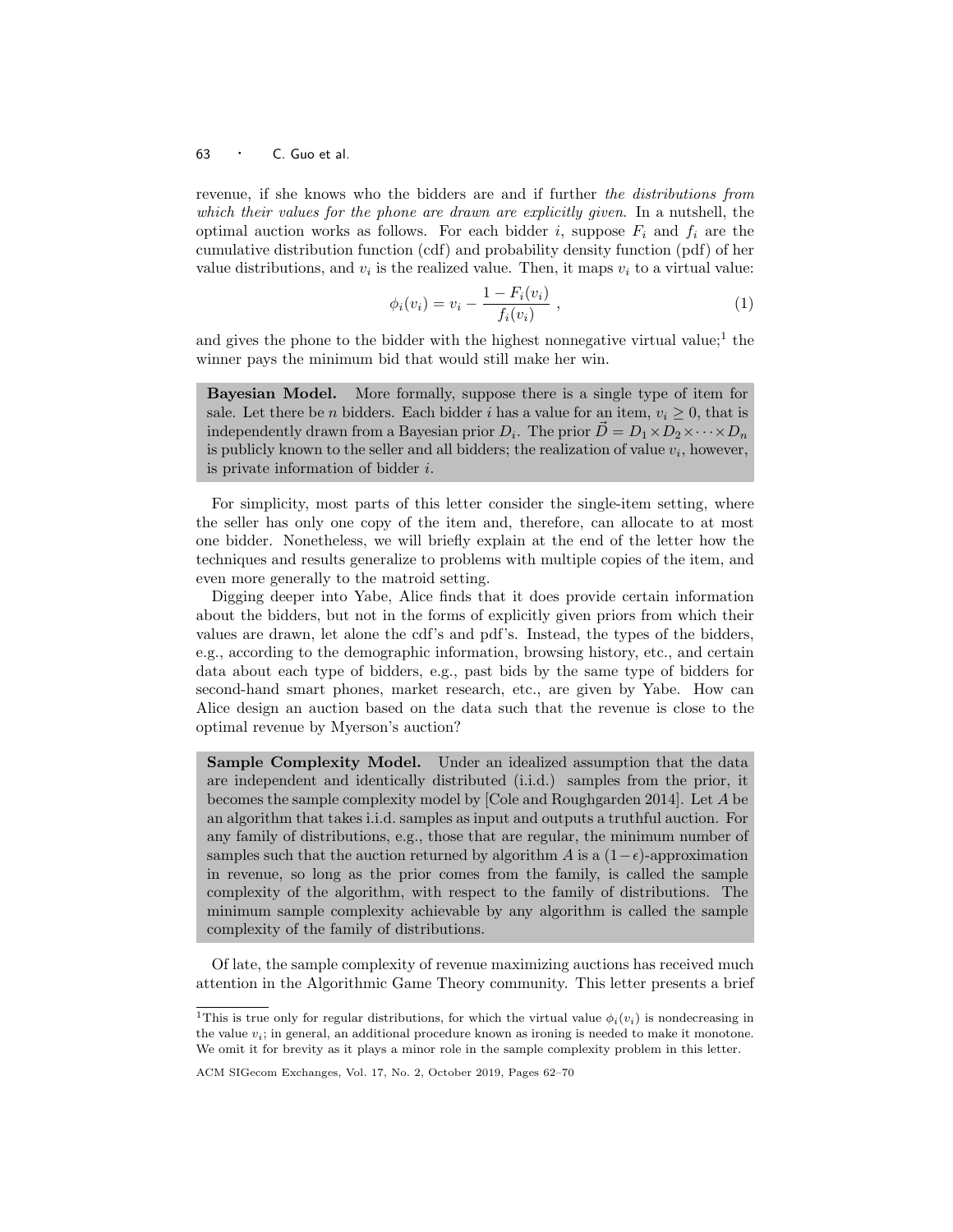introduction of a recent result of ours in [Guo et al. 2019] that pins down the sample complexity of essentially all families of distributions that have been considered in the literature, under a unifying algorithm and analysis framework.

#### 2. EXISTING APPROACHES AND OBSTACLES

We first present a brief overview on the previous approaches for analyzing the sample complexity of revenue maximization, which can be categorized into two groups, and explain their limitations.

Statistical Learning Theory. The first approach relies on constructing an  $\epsilon$ -net of the mechanism space, namely, a subset of mechanisms such that for any distribution in the family, there always exists an approximately optimal mechanism in the subset. Then, it remains to identify such an approximately optimal mechanism in the  $\epsilon$ -net. This can be done via a a standard combination of concentration plus union bounds. Informally, the resulting sample complexity will be:<sup>2</sup>

$$
\frac{\log (\text{size of the }\epsilon\text{-net})}{\epsilon^2}
$$

.

The construction of the  $\epsilon$ -net can be either explicit (e.g., [Devanur et al. 2016], [Gonczarowski and Nisan 2017], [Gonczarowski and Weinberg 2018]), or implicit via various learning dimensions from statistical learning theory (e.g., [Morgenstern and Roughgarden 2015], [Syrgkanis 2017]).

The main limitation of this approach is that the size of the  $\epsilon$ -net seems to have an unavoidable exponential dependence in  $\epsilon^{-1}$  (see below for an example). Recall that the sample complexity upper bound will be log(size of the  $\epsilon - \text{net}$ )/ $\epsilon^2$ , this exponential dependence leads to an *at least cubic dependence in*  $\epsilon^{-1}$  in the sample complexity upper bounds. For example, we sketch below an explicit construction of the  $\epsilon$ -net by [Devanur et al. 2016]. With an appropriate discretization, it suffices to consider  $\epsilon^{-1}$  distinct values. Further, since the optimal auction chooses the winner to maximize virtual value, it suffices to know the ordering of 0 and  $\phi_i(v)$ 's for all n bidders and all  $\epsilon^{-1}$  values. Hence, the number of auctions that we need to consider is no more than the number of orderings over the  $n\epsilon^{-1}$  virtual values  $\phi_i(v)$ 's and 0, which equals  $(n\epsilon^{-1} + 1)!$  and is singly exponential in both n and  $\epsilon^{-1}$ . Getting rid of the exponential dependence in  $\epsilon^{-1}$  intuitively means that it suffices to consider a constant number of distinct values, which seems implausible.

Learning the Virtual Values. An alternative approach (e.g., Cole and Roughgarden 2014], [Roughgarden and Schrijvers 2016]) is to learn the individual value distributions well enough to obtain enough approximately accurate information about the virtual values, which induces a mechanism. Then, we analyze the revenue approximation using the connections between expected revenue and virtual values. Importantly, this approach does not need to take a union bound over exponentially many candidate mechanisms, circumventing the bottleneck that introduces the undesirable cubic dependence in  $\epsilon^{-1}$  in the learning theory approach. Indeed, for the

<sup>&</sup>lt;sup>2</sup>This form relies on the assumption that  $O(\epsilon^{-2})$  samples are sufficient for estimating the expected revenue of a mechanism up to an  $\epsilon$  error, which need not be true in general especially with unbounded value distributions.

ACM SIGecom Exchanges, Vol. 17, No. 2, October 2019, Pages 62–70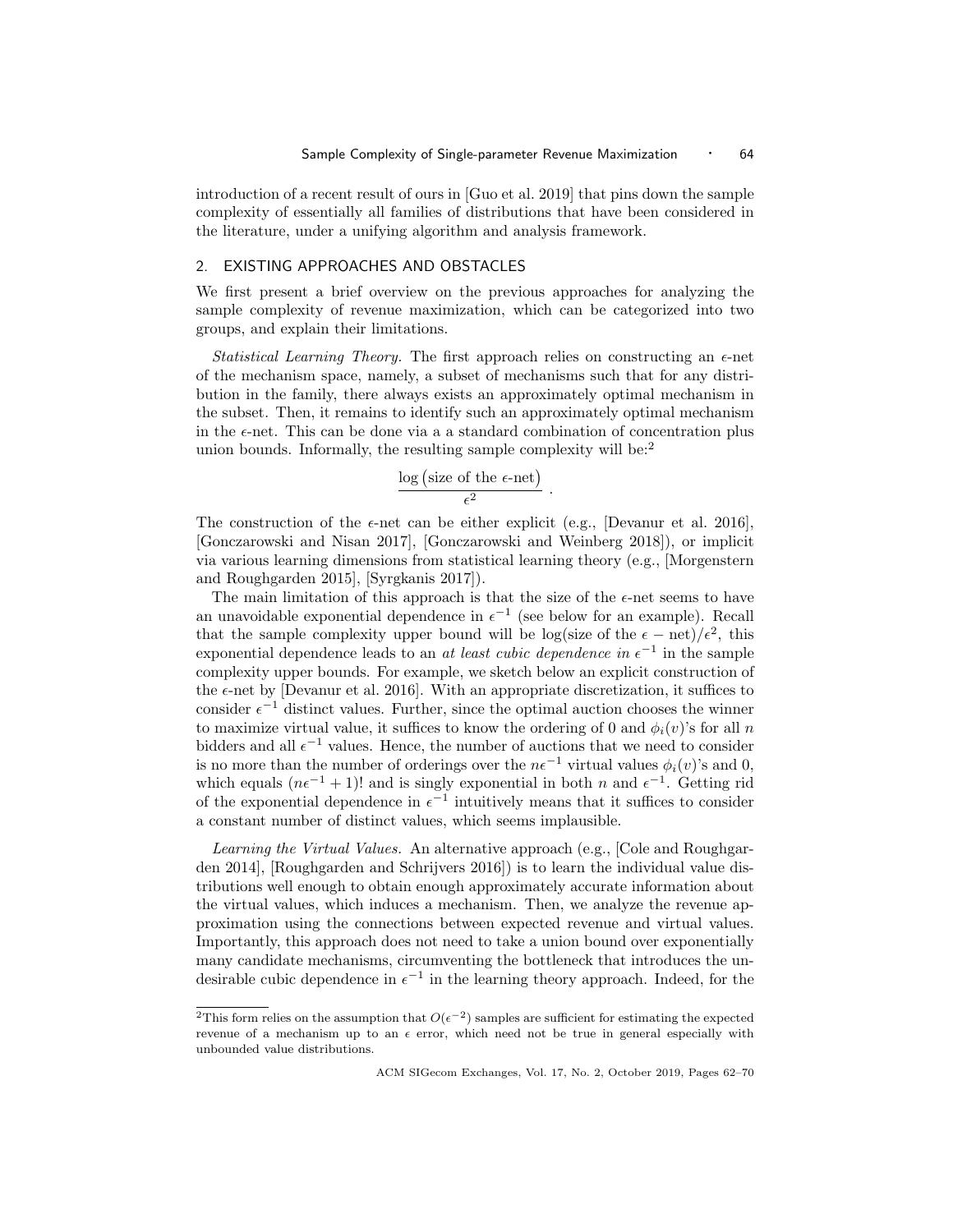| Setting            | Lower Bound                                            | Upper Bound                    |  |
|--------------------|--------------------------------------------------------|--------------------------------|--|
| Regular            | $\Omega(\max\{n\epsilon^{-1}, \epsilon^{-3}\})$ ad     | $\tilde{O}(n\epsilon^{-4})$ b  |  |
| <b>MHR</b>         | $\Omega(\max\{n\epsilon^{-1/2}, \epsilon^{-3/2}\})$ ad | $\tilde{O}(n\epsilon^{-3})$ be |  |
| [1, H]             | $\Omega(H\epsilon^{-2})$ <sup>d</sup>                  | $\tilde{O}(nH\epsilon^{-3})$ b |  |
| $[0, 1]$ -additive | $\Omega(\epsilon^{-2})$ <sup>d</sup>                   | $\tilde{O}(n\epsilon^{-3})$ bc |  |
| .                  |                                                        |                                |  |

<sup>a</sup> [Cole and Roughgarden 2014] <sup>b</sup> [Devanur et al. 2016] <sup>c</sup> [Gonczarowski and Nisan 2017] <sup>d</sup> [Huang et al. 2015] <sup>e</sup> [Morgenstern and Roughgarden 2015]

Table I. Best known sample complexity bounds prior to [Guo et al. 2019]

special case of independently and identically distributed (i.i.d.) bidders with [0, 1] bounded distributions and additive approximation, [Roughgarden and Schrijvers 2016] showed a sample complexity upper bound of  $\tilde{O}(n^2 \epsilon^{-2})$ , which is the only previous example, to our knowledge, with a sub-cubic dependence in  $\epsilon^{-1}$ .

The main limitation of this approach roots in the form of the virtual value as defined in Eqn.  $(1)$ . It involves three components, the value v, the complementary cumulative distribution function  $1 - F_i(v)$ , a.k.a., the quantile, and the pdf  $f_i(v)$ . Here, the value v is given as input; the quantile  $1-F_i(v)$  is relatively easy to estimate accurately via standard concentration inequalities. It is, however, impossible to get an accurate estimation of the density function  $f_i$  in general. As a result, it is infeasible to learn the virtual values accurately point-wise. This is a major technical hurdle that prevents existing works using this approach from getting tight sample complexity upper bounds; in particular, they all have super-linear dependence in  $n$ . Even for the special case of i.i.d. bidders, the bound is quadratic in  $n$  [Roughgarden] and Schrijvers 2016]; the dependence is at least  $n^7$  for the general case [Cole and Roughgarden 2014. Note that a linear dependence in  $n$  follows almost trivially from the learning theory approach (e.g., [Devanur et al. 2016]).

Prior Knowledge of the Distribution Family. Another limitation of the existing approaches is that they generally rely on knowing the family of distributions upfront. Even for the special case of a single bidder, the best known algorithms are different for regular, MHR, and bound-support distributions (e.g., [Huang et al. 2015]). For MHR distributions, we may simply pick the optimal price w.r.t. the empirical distribution, i.e., the uniform distribution over the samples. For regular and  $[1, H]$  bounded support distributions, however, we need to introduce a threshold  $\delta > 0$  and to choose the optimal price subject to having a sale probability at least  $\delta$ . Further, the threshold is chosen differently for regular and [1, H] bounded support distributions. If we fail to introduce a threshold when it is an arbitrary regular distribution, the expected revenue may not converge to the optimal at all [Dhangwatnotai et al. 2015]. If we set the threshold under the belief that the distribution has a  $[1, H]$  bounded support while it is in fact an arbitrary regular distribution, the convergence rate will be far from optimal. It would definitely be nice to have a more robust algorithm.

Other Related Works. Prior to [Cole and Roughgarden 2014], works such as [Elkind 2007] [Dhangwatnotai et al. 2015] had the flavor of learning the optimal price/auctions from samples, but not yet fitting into the language of sample complexity.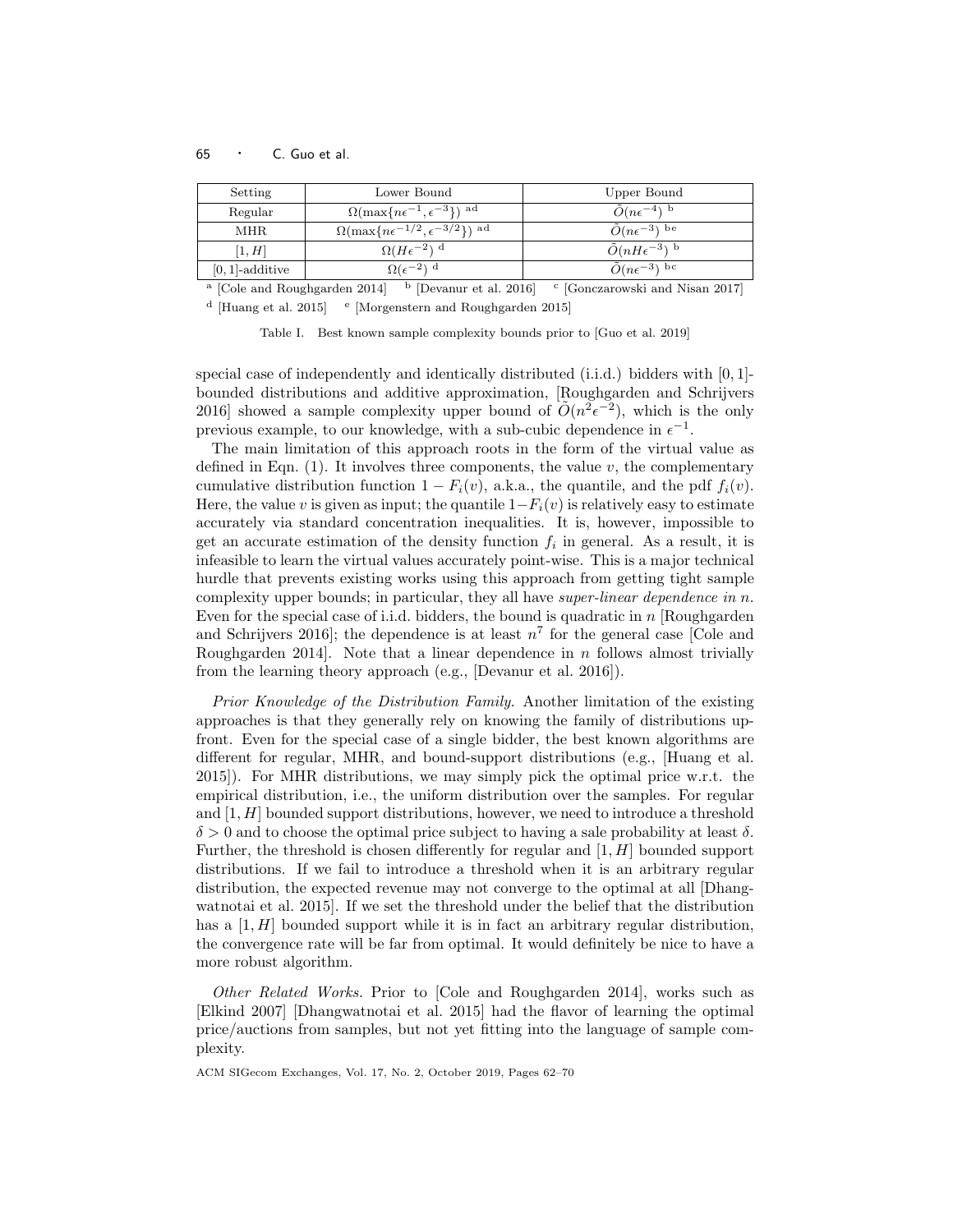| Setting            | Lower Bound               | <b>Upper Bound</b>           |
|--------------------|---------------------------|------------------------------|
| Regular            | $\Omega(n\epsilon^{-3})$  | $\tilde{O}(n\epsilon^{-3})$  |
| MHR                | $\Omega(n\epsilon^{-2})$  | $\tilde{O}(n\epsilon^{-2})$  |
| [1, H]             | $\Omega(nH\epsilon^{-2})$ | $\tilde{O}(nH\epsilon^{-2})$ |
| $[0, 1]$ -additive | $\Omega(n\epsilon^{-2})$  | $\tilde{O}(n\epsilon^{-2})$  |

Sample Complexity of Single-parameter Revenue Maximization • 66

Table II. Sample complexity bounds in [Guo et al. 2019]

The learning theory approach has also been used to learn approximately optimal auction among a restricted family of simple auctions, both for single-parameter problems (e.g., [Morgenstern and Roughgarden 2016]), and for multi-parameter problems (e.g., [Morgenstern and Roughgarden 2015], [Cai and Daskalakis 2017], [Balcan et al. 2016], [Balcan et al. 2018], [Syrgkanis 2017]).

For the more general multi-parameter setting, [Dughmi et al. 2014] showed that learning an approximately optimal auction needed exponentially many samples in general; [Gonczarowski and Weinberg 2018] proved a polynomial sample complexity upper bound if the bidders' valuations have polynomially many dimensions (note that it could be exponential in general, e.g., in combinatorial auctions), and if we allowed approximate truthfulness. Their approach achieved exact truthfulness in the special case of single-parameter problems considered in this letter.

The online learning version has also been considered, both in the full information setting, i.e., the seller runs a direction revelation auction and observes the bidder's valuation, and in the bandit setting, i.e., the seller runs a posted price auction and only observes if the bidder buys the item. [Blum and Hartline 2005] introduced the optimal algorithm in terms of a regret bound that scaled with  $H$ , the upper bound on bidders' values. [Bubeck et al. 2017] further improved the regret bound to scale with the optimal price instead of  $H$ , and their algorithm matched the optimal sample complexity bounds when the bidder's values in different rounds were i.i.d. from a prior distribution.

Intriguingly, [Hart and Reny 2015] showed that even the weaker notion of revenue monotonicity ceased to hold in multi-parameter problems. On the other hand, approximate versions of revenue monotonicity were known for restricted families of valuations (e.g., [Rubinstein and Weinberg 2015], [Yao 2018]).

#### 3. RESULTS AND TECHNIQUES IN A NUTSHELL

We introduce an algorithm that achieves the optimal sample complexity, up to a poly-logarithmic factor, simultaneously for all families of distributions that have been considered in the literature. Our upper and lower bounds, summarized in Table II, improve the best known bounds in all cases.

Our Algorithm. The algorithm constructs from the samples a dominated empirical distribution, denoted as  $\tilde{\mathbf{E}} = \tilde{E}_1 \times \tilde{E}_2 \times \cdots \times \tilde{E}_n$ , which is dominated by the true value distribution  $D$  in the sense of first-order stochastic dominance, but is as close to  **as possible. Then, it chooses the optimal mechanism w.r.t.**  $\bf{E}$ **. We call** it the dominated empirical Myerson auction.

To construct the dominated empirical distribution, we first look at the estimation error by the empirical distribution, in terms of the difference between the empirical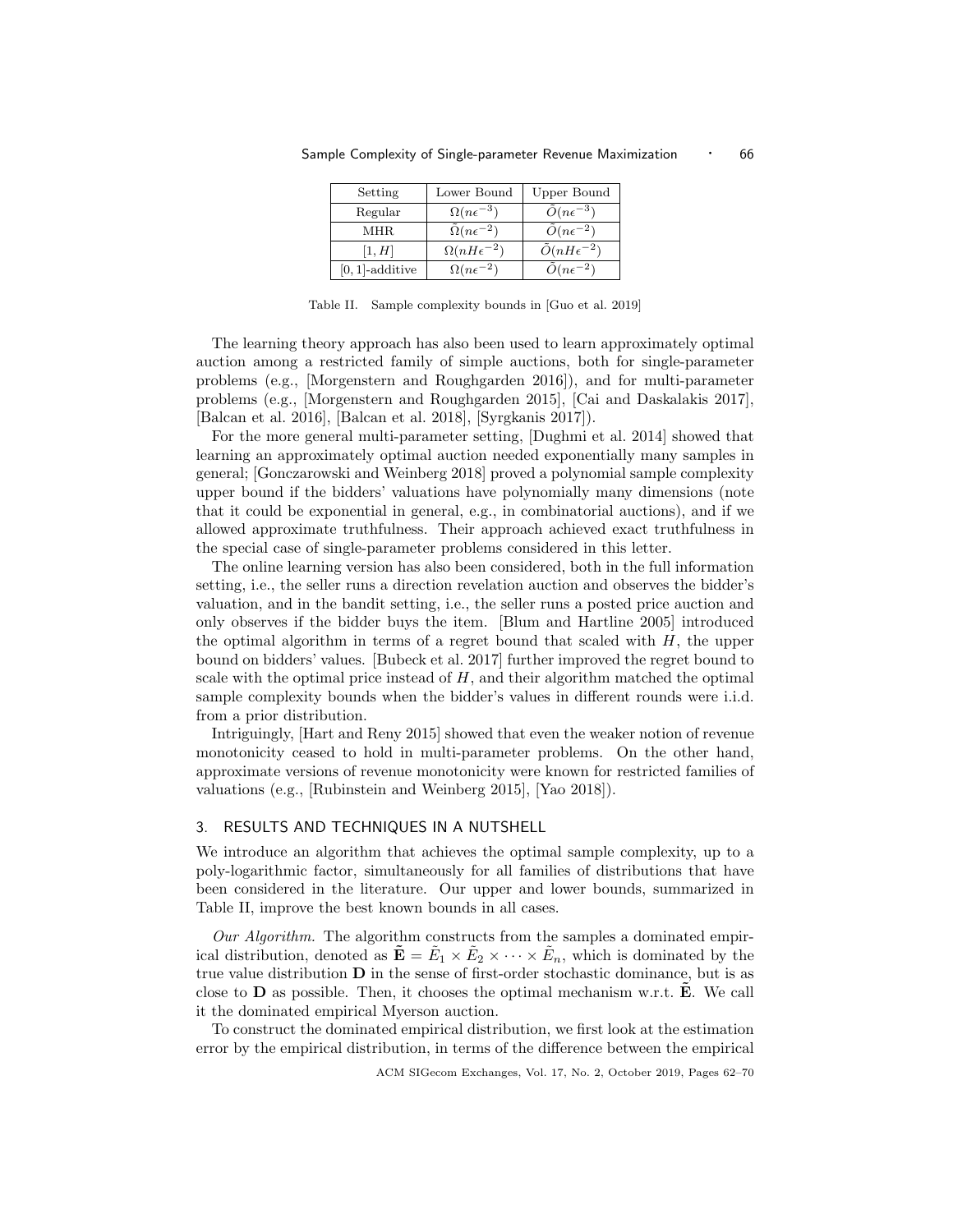quantiles and the true quantiles. This can be bounded using standard concentration inequalities. For example, suppose a value  $v$  has quantile  $q$ . Then, Bernstein's inequality gives that, with high probability, its quantile in the empirical distribution is approximately equal to  $q$ , up to an additive error of:

$$
\tilde{O}\left(\sqrt{\frac{q(1-q)}{m}}\right). \tag{2}
$$

To ensure that the error bound holds for all values, one can simply take a union bound at the cost of an extra logarithmic factor inside the square root. Intuitively, the dominated empirical distribution is obtained by subtracting this term from the quantile of each value  $v$  in the empirical distribution.

Next we explain the main difference between our algorithm and those in previous works, with the exception of [Roughgarden and Schrijvers 2016]. Previous works generally pick the optimal auction w.r.t. the empirical distribution, with a distribution-family-dependent preprocessing on the sample values, in the form of truncating large but rare values and/or a discretization of the values. The preprocessing is to avoid choosing the auction based on some rare but high values in the samples. In contrast, our algorithm picks the optimal auction w.r.t. the dominated empirical distribution, without any preprocessing or any knowledge of the underlying family of distributions. The conservative estimates of quantiles by the dominated empirical distribution implicitly tune down the impact of rare but high values, simultaneously for all families of distributions.

The algorithm by [Roughgarden and Schrijvers 2016] is the most similar one to ours. They also constructed a dominated empirical distribution and picked the corresponding optimal auction. A subtle difference is that they used the Dvoretzky-Kiefer-Wolfowitz (DKW) inequality [Dvoretzky et al. 1956] to bound the estimation error of the empirical distribution and to construct the dominated empirical distribution, which on one hand avoided losing a logarithmic factor from the union bound, but on the other hand did not get the better bounds for values with quantiles close to 0 or 1 as in Eqn. 2. The latter property is crucial for our analysis. We leave as an interesting open question whether there is a strengthened version of the DKW inequality with quantile-dependent bounds. Such an inequality will improve the logarithmic factor in the upper bounds of this paper. We stress that while the algorithms are similar in spirit, our analysis is fundamentally different, as we will explain next. Importantly, our sample complexity upper bounds hold for the general non-i.i.d. case while the upper bound of [Roughgarden and Schrijvers 2016] holds only for the special case of i.i.d. bidders.

Analysis via Revenue Monotonicity. Our analysis consists of two components. The first one is two inequalities that lower bound the expected revenue of the dominated empirical Myerson auction on the true distribution, where the inequalities are enabled by the strong revenue monotonicity of single-parameter problems by [Devanur et al. 2016]. The strong revenue monotonicity states that the optimal auction w.r.t. a distribution that is dominated by the true distribution gets at least the optimal revenue of the dominated distribution. In particular, running the dominated empirical Myerson on the true value distribution D gets at least the optimal revenue of the dominated empirical distribution  $E$ . Further, consider a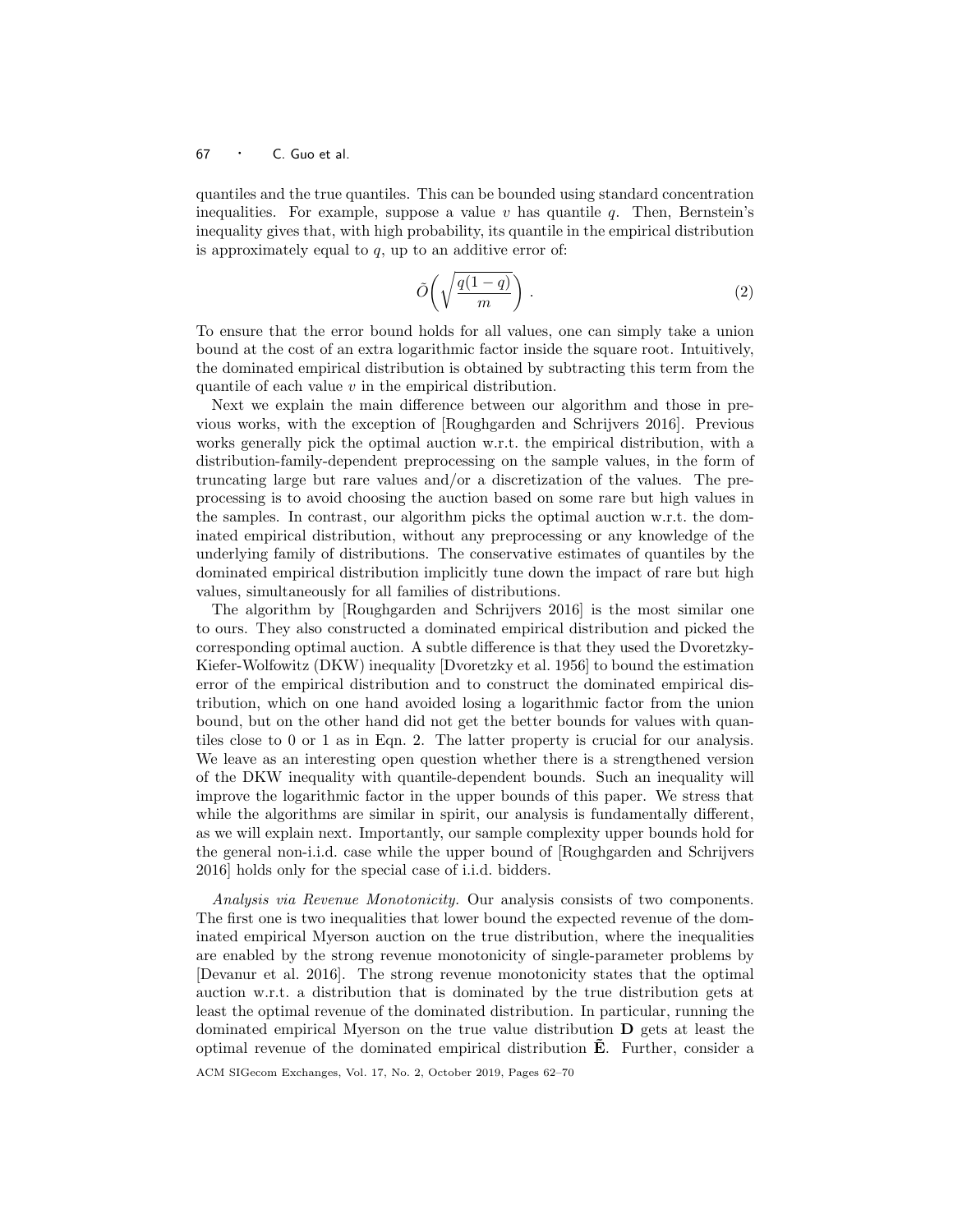doubly shaded version of the true distribution, denoted as  $\tilde{\mathbf{D}}$ , which intuitively is obtained by subtracting twice the error term in Eqn. 2 from the quantiles of the true distribution. Then,  $\hat{\mathbf{D}}$  is dominated by  $\hat{\mathbf{E}}$  and, thus, its optimal revenue is at most that of **E**. This weaker notion of revenue monotonicity is folklore in the literature and follows as a direct corollary of the stronger notion. Therefore, we conclude that the expected revenue of the dominated empirical Myerson auction is at least the optimal revenue of the doubly shaded distribution  $\dot{\mathbf{D}}$ . It remains to compare the optimal revenue of  $D$  and  $\ddot{D}$ .

This idea is quite powerful on its own. The key observation is that  $\tilde{\mathbf{D}}$  approximately preserves the probability density/mass of  $\bf{D}$  almost *point-wise*, except for a small subset of values that have little impact on the optimal revenue. Intuitively, this is because it consistently underestimates the quantiles; in contrast, the empirical distribution has fluctuations in its estimations. Hence,  **approximately** preserves the virtual values of  $D$  almost point-wise, circumventing the technical hurdle faced by the second previous approach discussed in Section 2. By this idea and standard accounting arguments for the expected revenue, we can get the optimal sample complexity upper bound for regular distributions in Table II, and match the best previous upper bounds for the other three families of distributions in Table I.

Analysis via Information Theory. To get the optimal sample complexity upper bounds for all families of distributions under a unified framework, we need the second idea, namely, to bound the difference between the optimal revenues of  **and**  $\overline{D}$  with an information theoretic argument. The argument consists of two claims: 1) the distributions  $\bf{D}$  and  $\bf{D}$  are similar in the information theoretic sense so that it takes many samples to distinguish them, and 2) we can estimate the expected revenue of any given mechanism on  $D$  and  $\bar{D}$  with a small number of samples. Concretely, we will show that the Kullback-Leibler (KL) divergence between D and  $\tilde{\mathbf{D}}$  is at most  $\tilde{O}(\frac{n}{m})$ , omitting some caveats which are explained in details in [Guo et al. 2019]. By standard information theoretic arguments, it implies that one needs at least  $\tilde{\Omega}(\frac{m}{n})$  samples to distinguish these two distributions. For example, consider a [0, 1]-bounded distribution **D** and an additive  $\epsilon$  approximation. Suppose m is at least  $\tilde{O}(n\epsilon^{-2})$  as in Table II. Then, we get that it takes at least  $C \cdot \epsilon^{-2}$ samples to distinguish **D** and  $\tilde{\mathbf{D}}$  for some sufficiently large constant  $C > 0$ . On the other hand, it takes less than  $C \cdot \epsilon^{-2}$  samples to estimate the expected revenue of any mechanism on both **D** and  $\bar{\mathbf{D}}$  up to an additive  $\epsilon$  factor. Thus, the expected revenue of any mechanism differs by at most  $\epsilon$  on the two distributions; otherwise, we can distinguish them with less than  $C \cdot \epsilon^{-2}$  samples by estimating the expected revenue of the mechanism. As a result, the optimal revenues of  $D$  and  $\tilde{D}$  differ by at most  $\epsilon$ .

To our knowledge, this is the first time information theory is used to show sample complexity upper bounds for revenue maximization. Previously, it was used only for lower bounds (e.g., [Huang et al. 2015]). We believe it will find further applications in studying the sample complexity of multi-parameter revenue maximization and other learning problems. We stress that our algorithm is constructive and, in fact,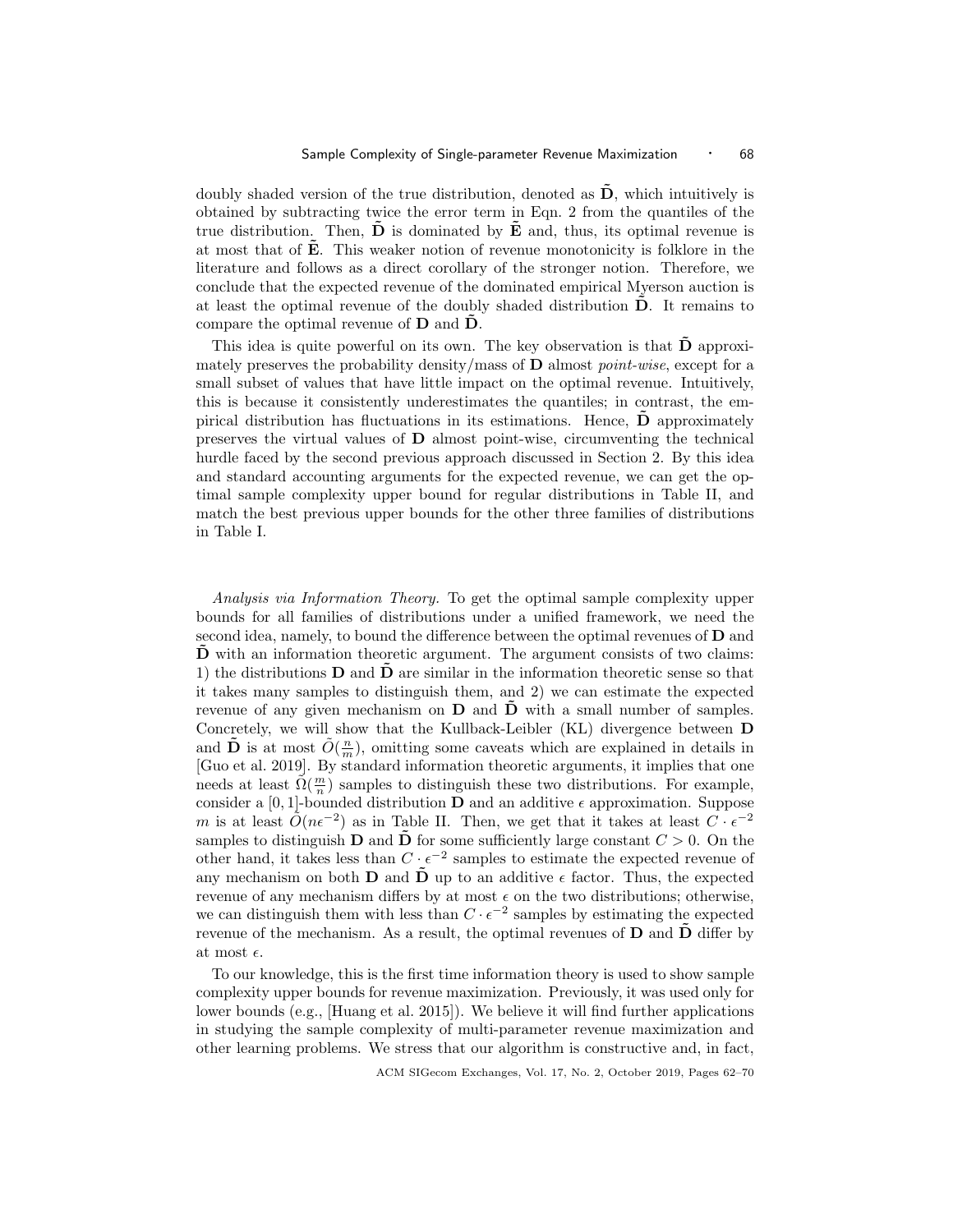can be implemented in quasi-linear time;<sup>3</sup> both the doubly shaded distribution  $\overline{D}$ and the information theoretic arguments are used only in the analysis.

Lower Bound Constructions. Our lower bounds are unified under a meta construction, with some components chosen based on the family of distributions. We briefly sketch the construction below. Let the first bidder's value distribution be a point mass. She will serve as the default winner in the optimal auction. The value distribution of each of the other  $n-1$  bidders will be either  $D^h$  or  $D^{\ell}$ . These two distributions satisfy that there is a value interval such that for any value in it, the corresponding virtual value wins over bidder 1 if and only if the distribution is  $D^h$ . Both  $D^h$  and  $D^{\ell}$  will have an  $O(\frac{1}{n})$  chance of realizing a value in this interval. Intuitively, to find a near optimal mechanism we must be able to distinguish the bidders with distribution  $D^h$  from those with distribution  $D^{\ell}$ . Finally, we will construct  $D^h$  and  $D^{\ell}$  to be similar so that it takes many samples to distinguish them. The meta construction, inspired by the hard instances by [Cole and Roughgarden 2014], can be viewed as a non-trivial generalization of the lower bound framework by [Huang et al. 2015] for the special case of single bidder.

### 4. BEYOND SINGLE-ITEM AUCTIONS

The aforementioned techniques generalize to the case when the seller has multiple copies of the item and therefore can allocate to multiple bidders. Suppose there are  $k$  copies, and bidders are unit-demand in the sense that giving a bidder multiple copies does not make her more happy than having just one copy. Further, suppose the bidders' values have support in [0, 1] and the goal is achieving an  $\epsilon$  additive approximation. Then, our techniques show that the same algorithm, which returns Myeron's optimal auction w.r.t. the dominated empirical distributions, achieves the sample complexity  $\tilde{\Theta}(nk\epsilon^{-2})$ , which is optimal up to a poly-logarithmic factor. Comparing with the bounds for the single-item setting, the only difference is a linear dependence in the number of copies available to the seller.

Finally, this sample complexity lower and upper bounds generalize to the matroid setting with rank  $k$ . The above setting with  $k$  copies of the item is a special case known as the k-uniform matroid.

#### REFERENCES

- BALCAN, M.-F., SANDHOLM, T., AND VITERCIK, E. 2018. A general theory of sample complexity for multi-item profit maximization. In Proceedings of the 19th ACM Conference on Economics and Computation. ACM, 173–174.
- BALCAN, M.-F. F., SANDHOLM, T., AND VITERCIK, E. 2016. Sample complexity of automated mechanism design. In Advances in Neural Information Processing Systems. 2083–2091.
- BLUM, A. AND HARTLINE, J. D. 2005. Near-optimal online auctions. In Proceedings of the 16th Annual ACM-SIAM Symposium on Discrete Algorithms. SIAM, 1156–1163.
- Bubeck, S., Devanur, N. R., Huang, Z., and Niazadeh, R. 2017. Online auctions and multiscale online learning. In Proceedings of the 18th ACM Conference on Economics and Computation. ACM, 497–514.

<sup>&</sup>lt;sup>3</sup>For each bidder, it takes  $O(m \log m)$  time to sort the samples and to compute the quantiles of the empirical distribution, and  $O(m)$  time to compute the quantiles of the dominated empirical distribution, and  $O(m \log m)$  times to compute the convex hull of the corresponding revenue curve, which characterizes the optimal auction.

ACM SIGecom Exchanges, Vol. 17, No. 2, October 2019, Pages 62–70